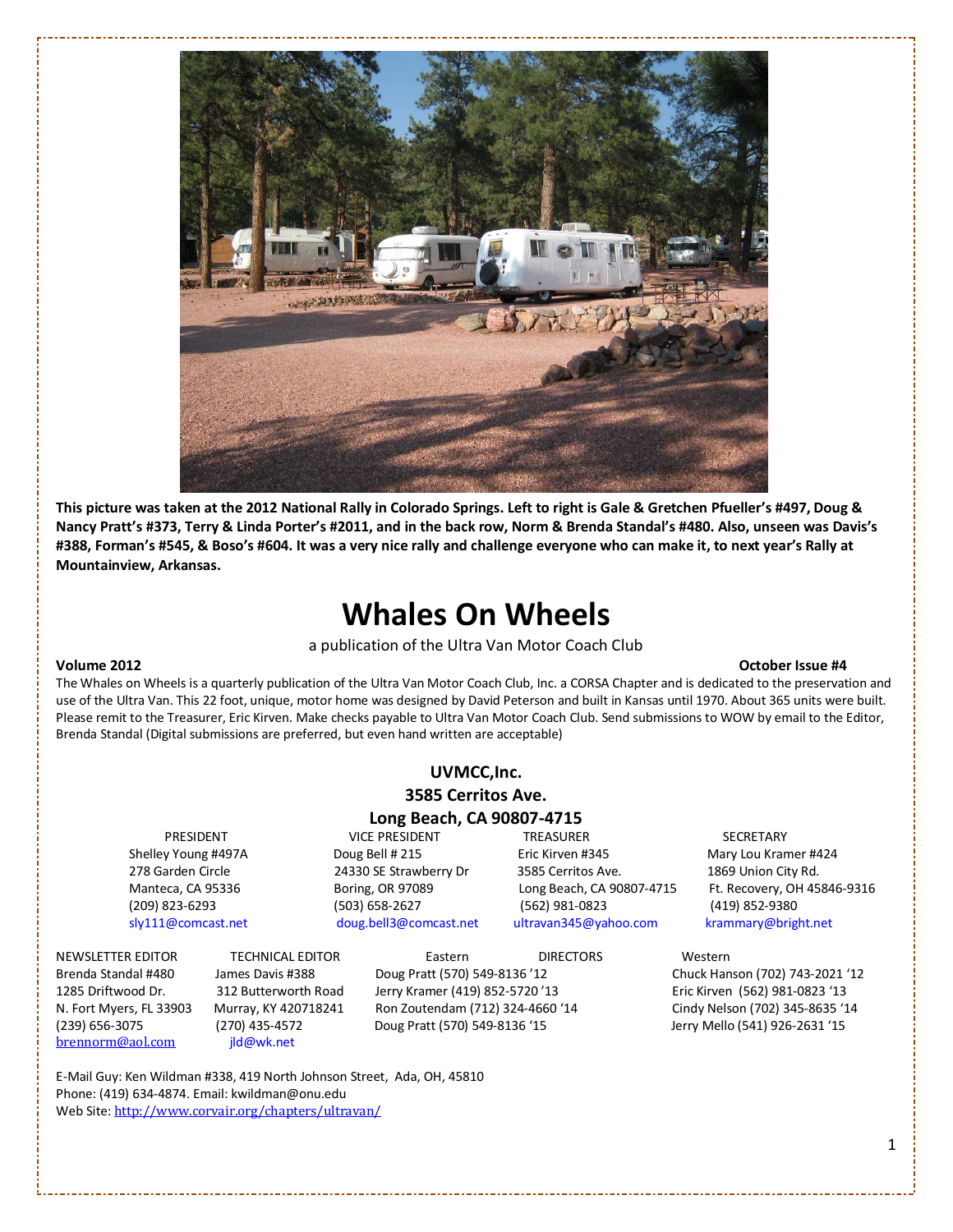|                | <b>INDEX</b>                              |
|----------------|-------------------------------------------|
| Page           | Subject                                   |
| 1              | Ultra Van Newsletter Cover                |
| $\overline{2}$ | Index                                     |
|                | <b>Calendar of Events</b>                 |
| 3              | Prez Sez                                  |
|                | Passing of a Friend                       |
|                | Message from your Treasurer               |
| 4              | Various Ultra Van Rallies                 |
| $5-6$          | Ultra Vans for Sale                       |
|                | Ultra Class Ads & Merchandise             |
| 7              | Tech Tip                                  |
| $8 - 9$        | <b>Western Summer Rally Report</b>        |
| $10 - 11$      | <b>National Rally Report</b>              |
| 12             | Trip Articles by Norm Standal & Jim Davis |

|                                                     | <b>2012 Calendar of Events</b>                 |        |
|-----------------------------------------------------|------------------------------------------------|--------|
| <b>Oct 26-28</b>                                    | <b>Great Western Fan Belt Toss</b>             | Page 4 |
| Oct 28-31                                           | <b>Special Invite to the Slabs</b>             | Page 4 |
|                                                     | 2013 Calendar of Events                        |        |
| Feb or Mar (Dates unknown) AVI Casino Western Rally |                                                | Page 4 |
| Mar 18-22                                           | <b>Eastern Spring Rally at Port Orange, FL</b> | Page 4 |
| May (Dates Unknown) Western Rally at Bodega Bay, CA |                                                | Page 4 |
| Sep 17-21                                           | 2013 National Rally at Mountain View, AR       | Page 4 |

#### **"**The Ernest Newhouse Award"

There have been questions regarding the procedures and selection of a person who should receive the Ernest Newhouse Award. The following was taken from our By-Laws Dated 2006

Appendix – J Paragraph 2 Procedures (5/93)(7/00)(8/05)

The award recognizes an Ultra Member who has contributed in an outstanding manner to the progress, enjoyment and general success of the Club and its activities, and meets the qualifications as stated in "B" below. (7/00)(8/05) Basis for selection will be the individual performance during the entire period of membership. Not limited to the previous year or any other shorter time period. To qualify for nomination of this award, the individual must have done four of the following six items:

1.Host at least one National Rally.

2.Hold a Chair position of a committee.

3.Hold at least one term as a club officer, Tech. or other Club position.

4.Be a member of the Club for a minimum of two years.

5.Host at least two regional Rallys, or a second National Rally.

6.Accomplish outstanding or superior services to the Club.

A written, qualifying report will be sent to the President for each nominee for verification. The President will forward each qualified report to the editor for inclusion on the Ballot.

Members vote by ballot, preceding or during the National Rally. Nominations will be as specified in paragraph 2B above.

Presentation of the award occurs at the National Rally. A tie vote selects the individual of longest Club membership. An individual may receive the award one time. The "Ernie Award" is the highest individual recognition that the Club offers. The Medallion will be worn at all Ultra Assemblies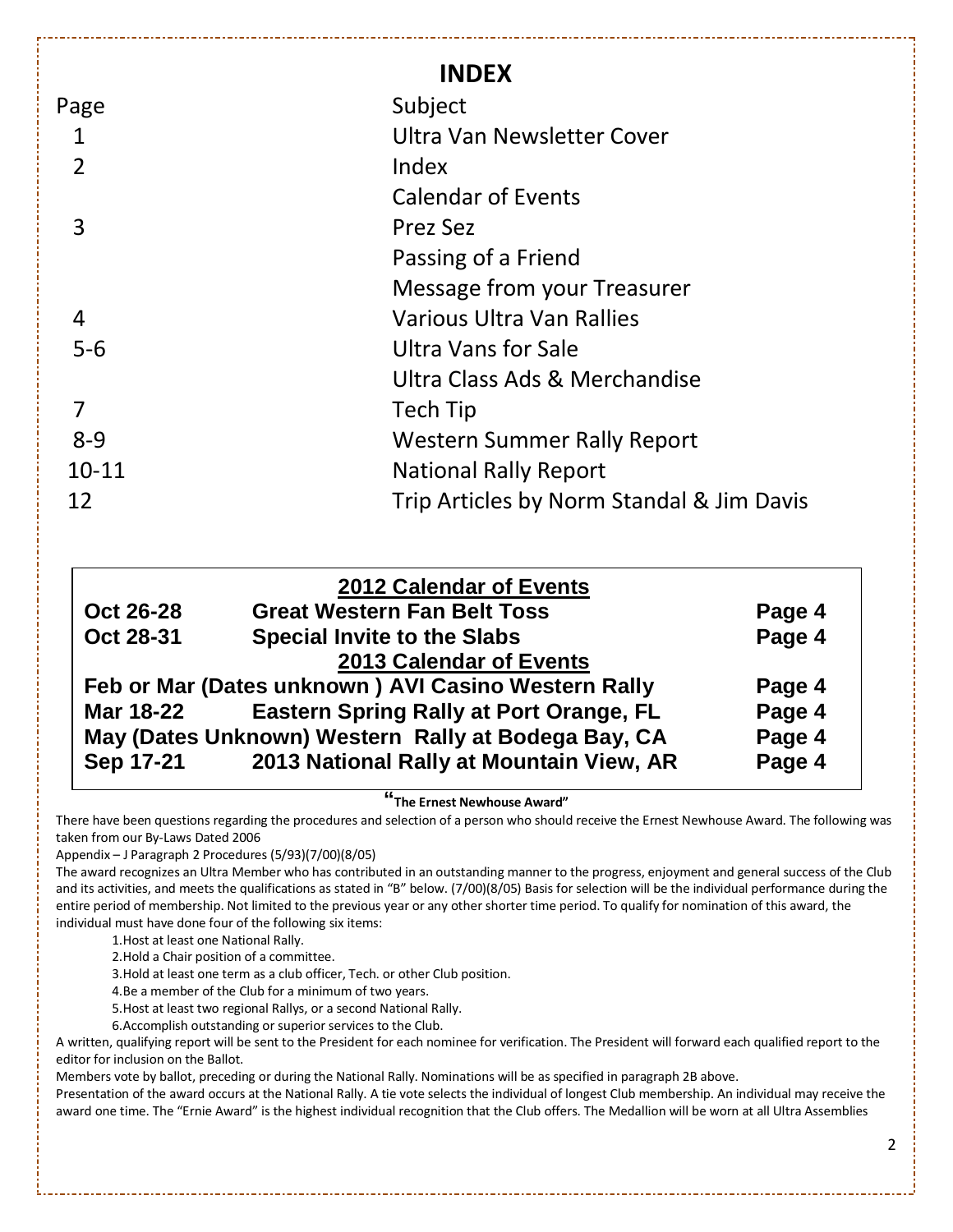## PREZ SEZ



Thanks for making me your President. It is a privilege to serve the UVMCC family.

We had the annual UVMCC rally in Sept. at Mountaindale RV Resort in Colorado Springs, CO. It is always great seeing our East Coast friends. As soon as everyone is registered, it is like we were never separated for months at a time. Everyone catches up on the latest news--both good an bad. It is like old home week and and I absolutely LOVE it. Plan on attending the next National at Mountain View, Arkansas. You will have a great time, not to mention making new friends.

Lew & I want to wish everyone a safe and happy holiday season. Remember the reason for the season.

**Shelley** 

**÷÷++** 

**Edna Fredreca Steenburg,** born April 27, 1917, went to her heavenly rest on December 12, 2010. Born Edna Cooney in Trenton, Ontario Canada, married Arnold Steenburg, also of Trenton, 3/27/1937. Happily married until Arnold preceded her in death, 5/15/2006. Survived by 5 children, Lois Westmiller of Palm Desert, Patricia Mac Donald of Palm Desert, James Steenburg of Ocean View, Hawaii, Linda Gomez of Rancho Cucamonga, Peter Steenburg of Ontario and many grandchildren. Edna and Arnold came to California in Dec. 1957 and dedicated their lives to raising their family, and devoted time to many charitable causes. Edna was a volunteer for the Rancho Cucamonga Senior Center for over 30 years and knit hundreds of pairs of slippers for shut-ins, veterans and nursing home inhabitants. She and Arnold were world travelers and had a really good full life, and Edna will be greatly missed by all who knew her.

#### Message from your Treasurer:

2013 and Beyond Dues. The majority of your UVMCC dues revolve around the printing and distributing of the WOW. Your Board has therefore decided on a two tier system of dues. If you agree to receive the WOW by email only, your dues are \$5.00 per year. If you require a hard copy, your dues will be \$15.00 per year. If you have prepaid for 2013 and beyond at \$10.00 per year, no changes will be made for these prepaid years. If you decide that an e-mail copy of the WOW is the way to go, be sure you have a valid e-mail address on file.

Eric Kirven, incoming treasurer.

My Ultra, 436, was features in the 2011 Tulsa Auto Show. The Green Country Corvair Group did a camping theme around the name "Camp Greenbriar" and the Ultra drew much attention. We had a line from the door thru the booth

and down the hall waiting to get in to see it. I bought the coach in January of 2011 and immediately did all I could cosmetically to get her ready for the show – it paid off with a First Place Award for GCCG.

Marv Luke Broken Arrow, OK

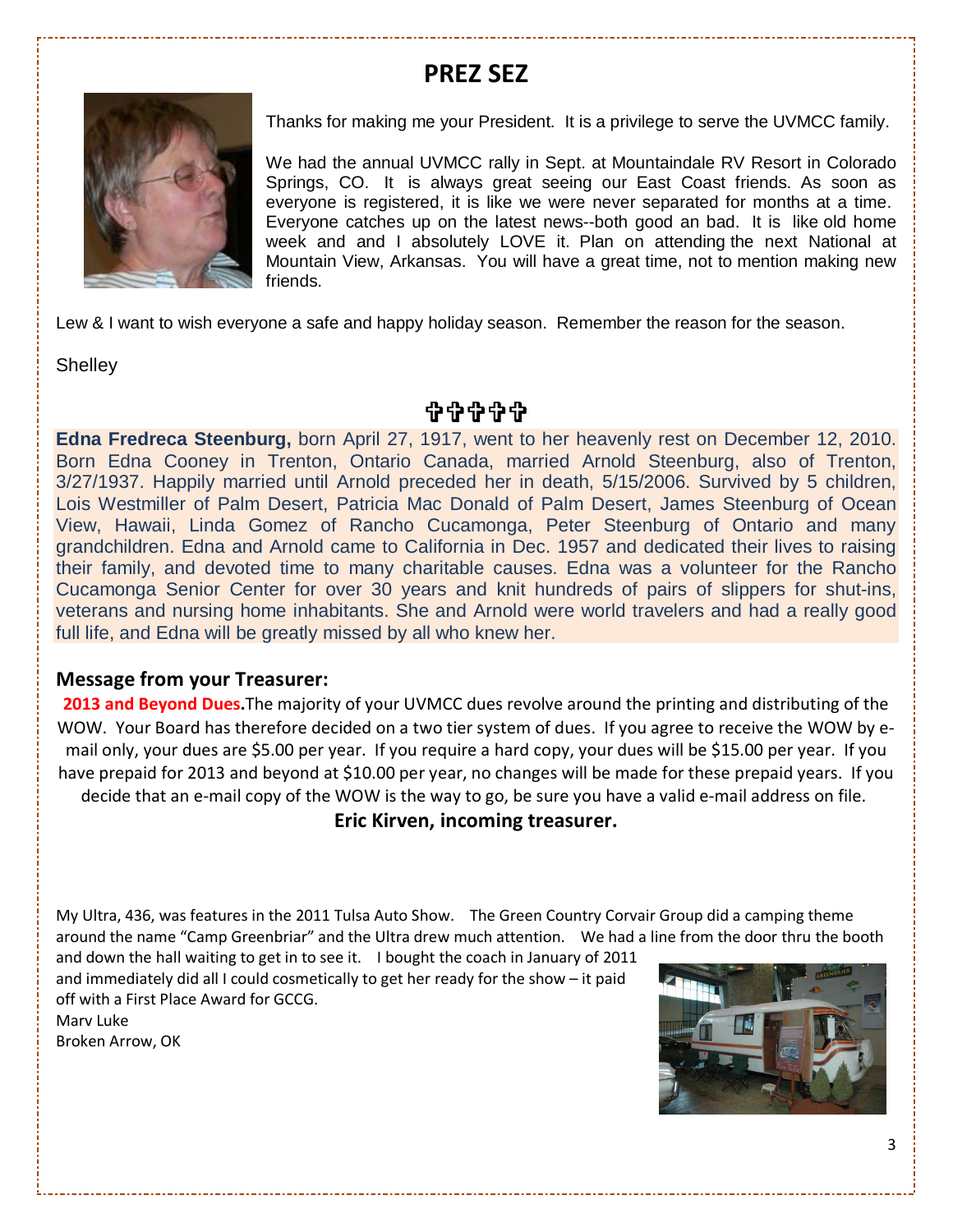# **Great Western Fan Belt Toss & Swap Meet at Palm Springs CA**

Hosted by Vintage CORSA Host Hotel Quality Inn, 1269 E Palm Canyon Dr,, Palm Springs CA 92264, 760/323-2775, fax 760/323-4234, ask for Fan Belt Toss rate \$70.95 before September 20. When: October 26th, 2012 12:00 AM through October 28th, 2012 12:00 AM Location: 1269 E Palm Canyon Dr, Palm Springs, CA 92264

#### ☺ ☺ ☺ ☺

#### Special Invite

This is a special invite to all Ultra Vanners to enjoy a 3-4 days of dry campout at the "Slabs" right after the Corvair Fan Belt Toss, in Palm Springs, CA. I will be leading any Ultras that want to join us to the "Slabs", which is about 75 miles south of Palm Springs. For details about the Slabs area check it out on the Internet.

Fresh water and dump facilites are located in Niland, CA. ( This is the turnoff point to the "Slabs".) Dates for the "Toss" is Oct 26-28. We will leave for the "Slabs" about 1:00pm on the 28th. We are looking for a big Ultra turnout at the Toss. See ya there,

Jim Craig 760 285 1212 or flexman52@roadrunner.com

**Bring some firewood if possible**.

#### $@@@@@$

### Rally at AVI Casino in Laughlin, NV

We're planning on having another get-together at the AVI Casino in Laughlin NV sometime in February or March....gotta figure out the dates and details yet.

Hope ya all can join us....it's always a fun time, usually nice and warm,

a friendly clean KOA park - and dining bargains and a fun time in the casino.

Betsy and Leo - Ultra Van 293 (with the flames)

# **Eastern Spring Rally at Port Orange, FL**

**March 18-22, 2013** 

More details in the next issue of Whales on Wheels

### **Western Spring Rally at Bodega Bay, CA**

More details in the next issue of Whales on Wheels

#### **2013 National Ultra Van Rally at Mountain View, Arkansas September 17-21**

More details in the next issue of Whales on Wheels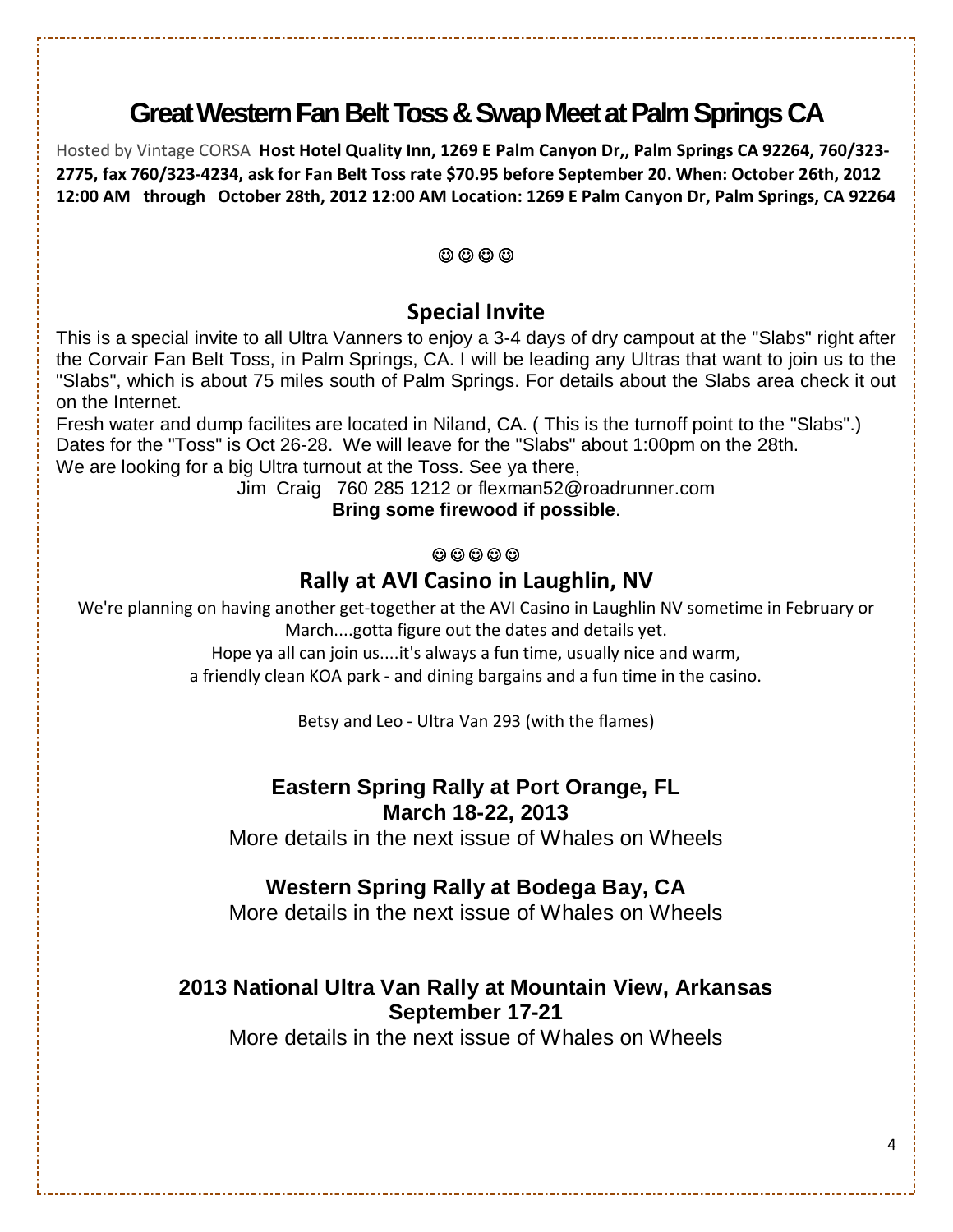### Ultra Vans For Sale

**#232 Ultra Van.** This unit has about 1200 miles on a rebuilt 110 engine. I have invested over \$12,000 for renovation and upgrading. I had just returned from a 1,200 trip with my Ultra before taking it in for some body work and paint job. At that time, it was in great running condition before the wiring was removed. There is a brand new refrigerator, Onan generator, exterior body parts, and (2 ) windshields that are stored with the Ultra Van in Las Vegas. It also has a rebuilt transmission. Included are heavy duty brakes, new front suspension, air conditioner and swamp cooler. The exterior body is in fairly good shape. The wiring. interior paneling and carpet have been removed in a renovation attempt. Would consider the buyer using some bartering, or doing the mechanical work that needs to be completed. Ultra Van #232 has been relocated to the property of Chuck Hanson in Mesquite, Nevada. Chuck is our current Western Ultra Van Club Board



Member. He intends to do some upgrades and improvements on Ultra Van #232. His cell phone number: (702) 346- 1688. We can thank Chuck for saving another Ultra from the graveyard.

Darrell Woofter contact at 417-725-8088 or email me at woofcorvair@aol.com for questions. Please make offer.

#423 Ultra Van. This Ultra Van is powered by a 350 c.i.d. Buick V8 engine driving the rear wheels through an Oldsmoble Toronado transmission/transaxle. The radiator for the V8 is mounted on the right rear, behind the mesh grill. Dave Peterson (creator of Ultra Van), did 18 similar conversions using the Olds transaxle setup after the Ultra Van plant shut down. Bill Tanner, the owner of "The Schmoo" for over 41 years, converted #423 using Peterson's design, and put about 65,000 miles on it after the conversion. He parked it



in his back yard in Arizona at the end of a trip to New York in 1987, and there it sat until early 2011. Price?.......\$8,555 FOB Taos, NM...........Drive it home!

Seriously for sale contact Will Panzer at 575-779-8829 or email me at [williampanzerart@sbcglobal.net](mailto:williampanzerart@sbcglobal.net)

### **Ultra Class Ads:**

**WANTED to buy:** The brown plastic trim strip that goes across the top of the refrigerator door on a Dometic RM 360 gas electric, this wording is in gold writing.

 One cast aluminum Ultra Van, Hutchinson, Kans. name plate and one plastic or aluminum Ultra Coach nameplate. **Contact: John Howell, 1875 Grubb Rd., Lenoir City, TN 37771 , UV417@0306.org. (865) 986-8898** 

**WANTED:** Hoping to buy or barter out a very good conditioned Corvair-110 engine. It must have less than 25,000 miles on it, or has been recently rebuilt. I plan to have it installed in my Ultra Van #358. **Please contact me: Darrell:** woofcorvair@aol.com **or telephone: (417) 725-8088.**

- **WANTED: Searching for the following items or parts for upgrading my 1968 Ultra Van #358.** 
	- **(1) Schematic drawings and information on the entire wiring on the Ultra Van. Any hints and suggestions for installing new wiring would be appreciated.**
	- **(2) Used, great- conditioned Wilsonite Formica Cherry-wood Paneling**
	- **(3) Suggestions, drawings, etc. for building the Speedometer and**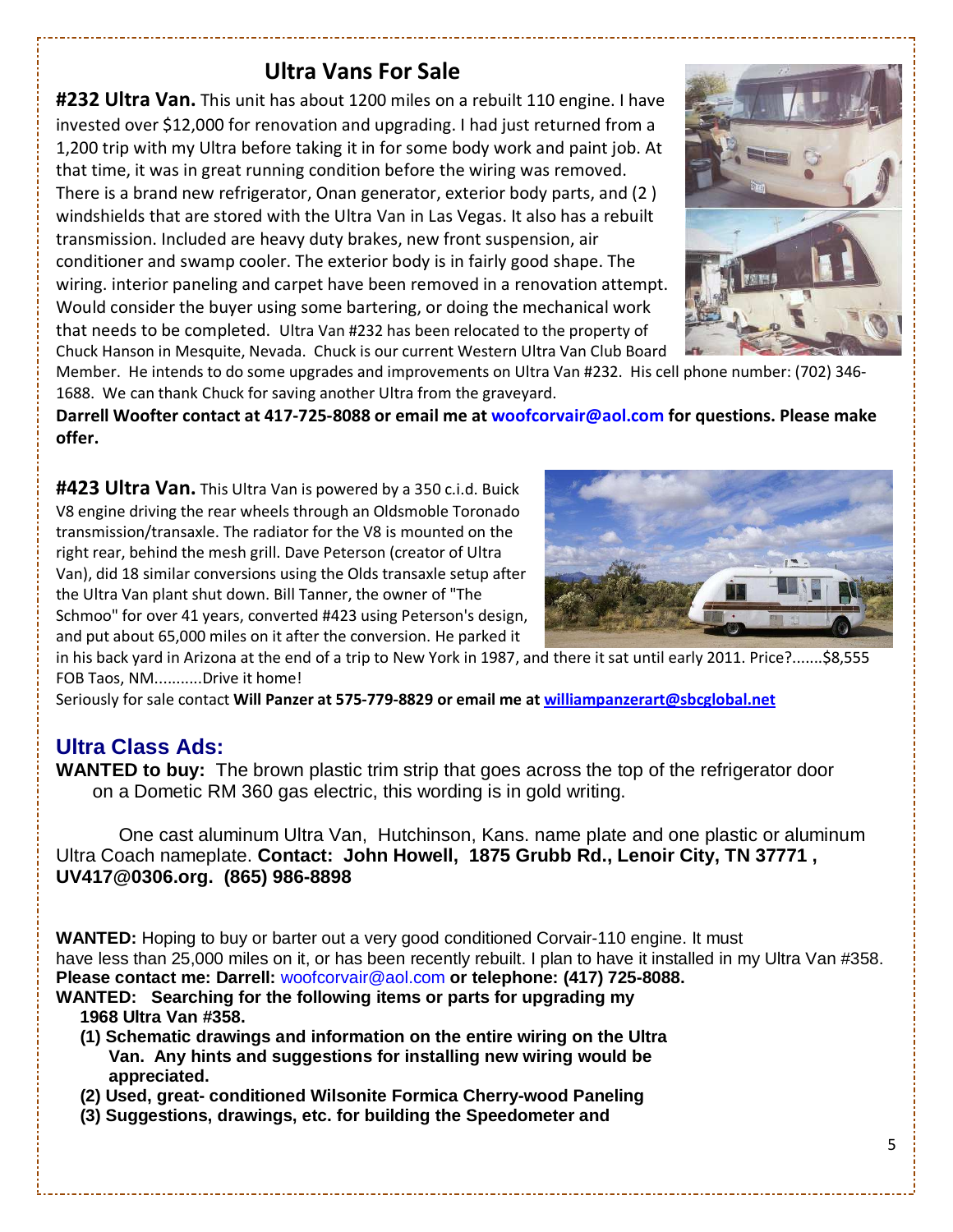#### **Instrumental Dash and PG lever. Please contact Darrell Woofter - (417) 725-8088 or [woofcorvair@aol.com](mailto:woofcorvair@aol.com)**

**FOR SALE:** A compilation of all Ultra Van Technical Tips and Technical Articles from 1966 to 2012 on a CD. This supplement to the Ryerson Manual is fully searchable by word or subject and is indexed to the Ryerson Manual. The CD is in Portable Document Form so it loads on any computer that a PDF reader installed. Cost is \$15 including shipping to CONUS addresses and \$25 to other addresses.

James Davis 312 Butterworth Rd Murray, KY 41071

#### **For Sale: Reprinted Ryerson Ultra Van Manual**

I now have the Ryerson Ultra Van Service/Repair manual and a CD version of it available. Prices: Manual only \$50.ea. (Mailed in USA.) Manual only \$70.ea. ( Mailed to Canada.) CD only \$17. ( Mailed in USA.) CD only \$22. ( Mailed to Canada.) CD mailed with manual \$15. ( To all.) Make check to: Eric Kirven. Mail to: 3585 Cerritos Ave., Long Beach, CA 90807



New Uncut WINDSHIELDS. Limited number of sets available. Great price.............. Make your Ultra Van look like new....... Also have two sets of newly fabricated REAR TRAILING ARMS.. Get great alignment. Reduce tire wear............. Strong............Rear shock mounts......Pics available....... Will............575-770-6798..........williampanzerart@sbcglobal.net WILLIAM PANZER, Studio de Talpa 34 Archuleta Road

Ranchos de Taos, NM 87557

www.WilliamPanzer.com, www.ultravancoaches.com

575-770-6798

# ULTRA MERCHANDISE



CUTE Miniature Cloisonné Ultra pins \$5.00 each Club badges  $-1^{st}$  one free at rally or \$2.75 replacement "Corvair Powered" bumper stickers \$3 or 2 for \$5 DVD of Ultra Archives \$5.00 VIN # plates (blank – you provide coach #) \$3.00 Blue Golf shirt with stitched "Ultra Van" \$5 (sizes XL & 2XL) A few T-shirts from past rallies @ \$5.00 Booklet "From Covered Wagon to Ultra Van" \$5.00 ½ " X 4 ½ " Stitched patches w/ Ultra on US map & flag \$3.00

Tech tips, sets 1 or 2 (\$13 + \$2 shipping each mailed)

Window decals: UVMCC with Ultra \$1.00

Postcards and note cards @ various prices

Various Viton "O" Rings by Safari priced from \$1 - \$9.00

(Plus shipping) Call or e-mail about these items...OR BETTER YET, SHOW UP AT A RALLY! Available at rallies or by ordering from Nancy Pratt or Patti Mello, Merchandise Chairpersons 570-549-8136 [dnpratt@juno.com](mailto:dnpratt@juno.com)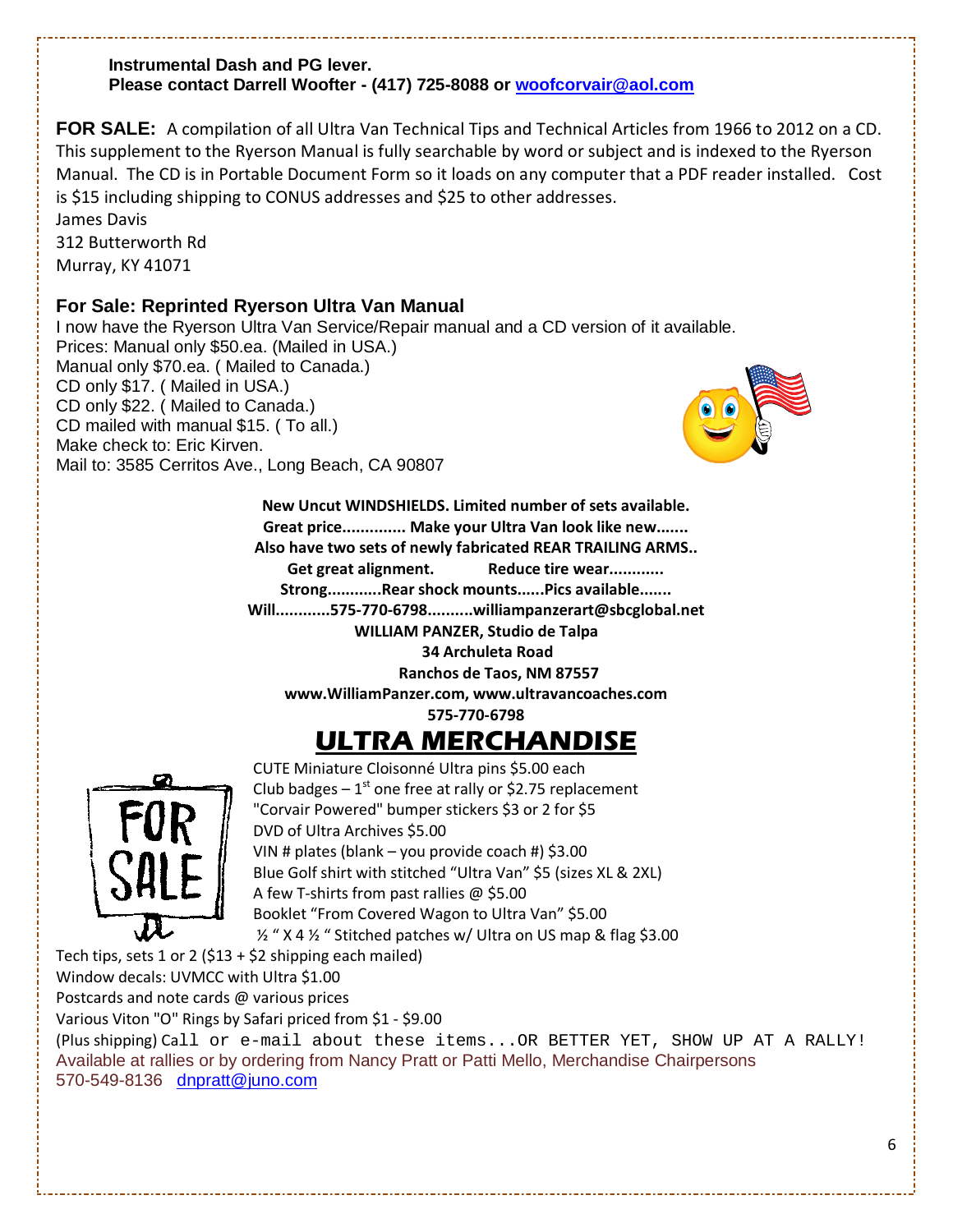# **UV MANUAL SECTION: 07-04 AUTHOR : Glen Lemke #247**

# **TECH TIP NUMBER: 2012-04 SUBJECT : Propane Tank Refurbishing**

Currently there is no manufacture of ASME RV propane tanks which fit into the Ultra Van propane tank compartment. The only alternative is to have your current ASME tank refurbished. The following company refurbished the old tank for Glen:

Aero Energy 230 Lincolnway East New Oxford, Pennsylvania 17350 Ph 717-624-4311 /1-866-428-1474 Attn: Mr. Jim O'Brien Jr.

Aero Energy will refurbish the 40# tanks for \$150.00 plus \$9.00 tax Unless he needs to replace the gauge which can run between \$40.00 to \$60.00 additional. Shipping from Wisconsin to Pennsylvania \$116.00 round trip for a total cost of \$275.00.

More pictures of the Manchester ASME propane tank

After refurbishing of the Manchester ASME propane tank. Tank installed in #247, viewed from top. Glen fabricated the custom mounts. Early coaches came with poor mounting pad and brackets.







\*\*\*\*

Whose legs are these and what are they doing under the coach? Is it a secret?

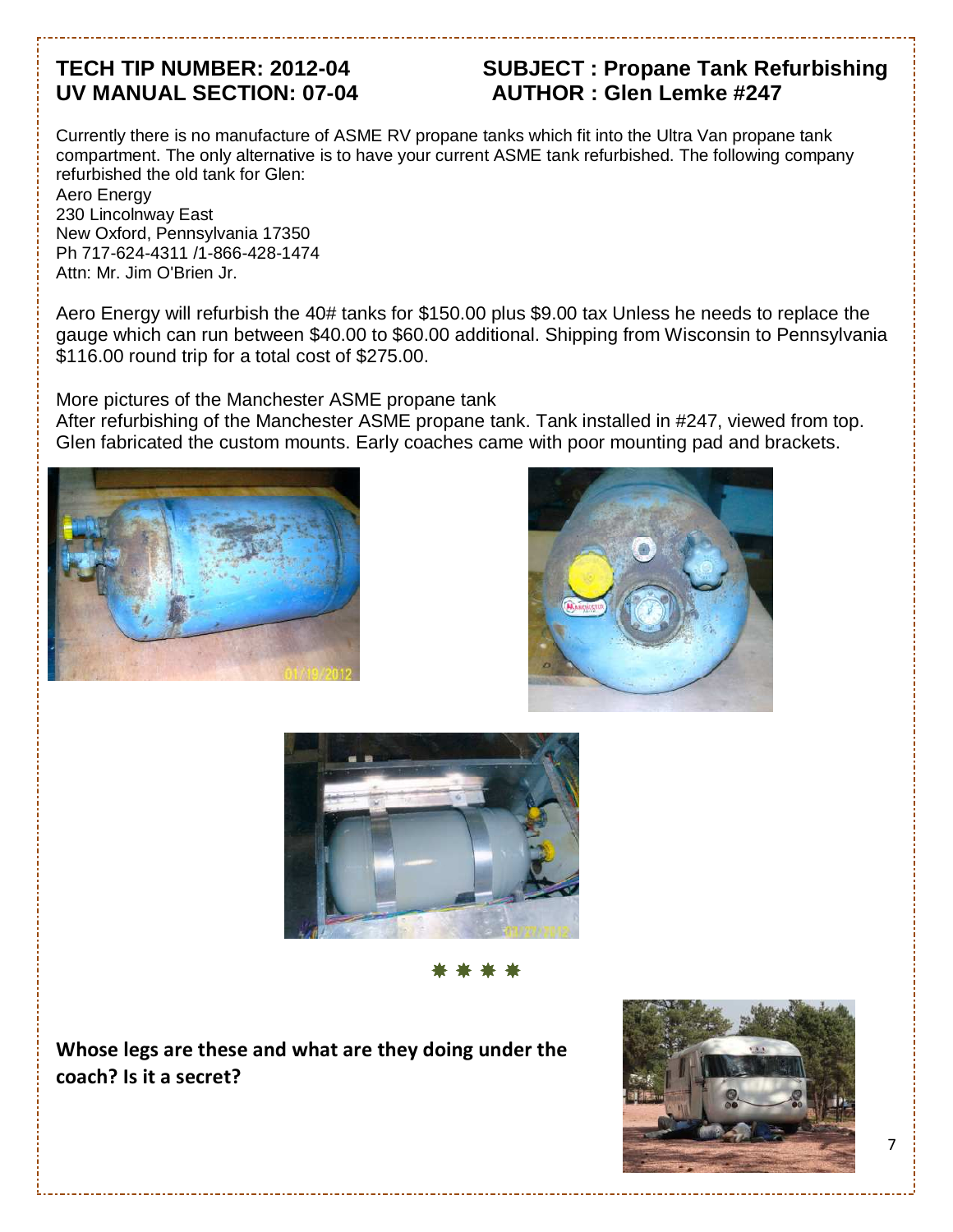#### Western Summer Rally Report

#### by Ron Adams

This year the Western summer rally was held in the Hee Hee Ilahee RV Park in Salem, Oregon. This w as not a backwoods campground as the name suggests, but a new luxury RV resort complete with spacious pull-thru RV sites, a swimming pool, a spa, and a clubhouse containing sparkling washrooms and kitchen-equipped meeting rooms. It's possibly the nicest RV facility on the planet, and the hosts, Doug and Meg Bell and Jerry and Patty Mello, not only talked the management into giving us the premium sites in front of the clubhouse, but they also got four days for the price of three and the free use of a kitchen and meeting room. Well done!

 The rally attracted nineteen participants: Gale and Gretchen Pfueller bravely drove all the way down Interstate 5 from Bellingham, Washington, in their freshly-painted 497; Ron



and Evelyn Adams from Salmon Arm, British Columbia, managed to navigate 800-miles of back roads in 100-degree heat in 499 without breaking down; Lew and Shelly Young, who sold their Ultra Van to the Pfuellers, drove up from Sacramento to see if it was still running. At the wheel of their truck and fifth wheel was the diminutive Donna Bolton, Lew's irrepressible sister.

Also in attendance was Ultra Van veteran Forest Gist, who lives nearby and commuted to and from events in his Volvo; Doug and Meg Bell, who arrived in 215 from Boring, Oregon; Jerry and Patty Mello from nearby Albany, Oregon, who came in 333, a shiny ground-up restoration that, when finished, may well become the most desirable Ultra Van on the road.

 Also attending from California were Jerry's brother Rich, an autobody specialist who assisted Jerry to replace most of the aluminum panels on 333, as well as Rich's pleasant wife Kathy. We suspect that Rich and Kathy will show up at next year's rally in Northern California in their own Ultra Van. This year they drove up I-5 from Fremont in an airport bus, which we conveniently used to travel to rally events.



 Rounding out the group in a Class C motor home were Deryk and Shannon Peters from Newberg, Oregon, who are in the process of restoring 411. With them came their children Elizabeth, age 16, Jacob, age 13, and Robert, age 11, three of the politest and most interesting young people you'll ever meet. A parenting award for Deryk and Shannon please!

 We arrived on Thursday afternoon to a full barbecue provided by the hosts. Everyone got a gift bag (the first of two) filled with mugs, glasses, pens, and tourist brochures. It was a class act all around. Our more-than-generous hosts brought enough food to provide breakfast for the entire crew the next morning.

 Friday morning saw us packed in the Mello bus en route to the Oregon Gardens, a 40-acre cornucopia of every plant known to man in a walk-till-you drop park setting. With

great common sense, Patty Mello cajoled us into eating at the Garden's patio restaurant, where the food was not only tasty and abundant, but also inexpensive. It just took the waiters and waitresses awhile to bring nineteen heaping lunch plates out at the same time. Engaged in conversation and sipping another of Patty's inspirations, a great white wine, we didn't notice that half the afternoon had passed.

 On the way out of the garden we stopped to visit a home designed by Frank Lloyd Wright. I wonder if Frank's client appreciated living in a million-dollar gingerbread-trimmed 1950 office building.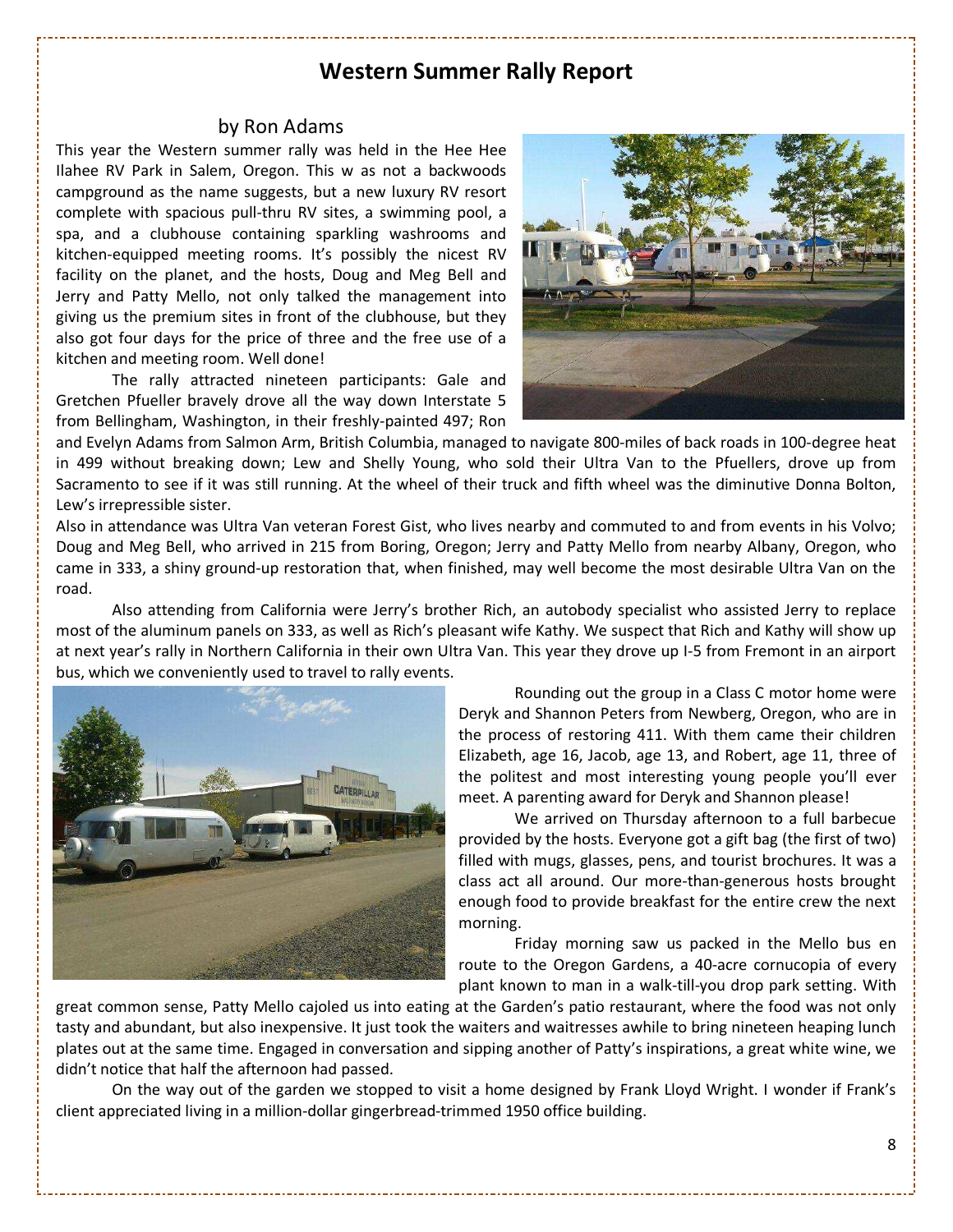At six that evening we gathered in the clubhouse for a potluck dinner. There was enough gourmet grub to feed half the homeless in Oregon, and, still stuffed from our late lunch, we were hard pressed to eat it all. Following dinner Lew gave us the skinny on the National Rally in Colorado in September, and he made it sound so attractive that we all (briefly) considered driving over the Rockies to attend. There followed the Yankee Auction with its surprise gifts and hearty laughs. Almost everyone ended up with something they couldn't use and didn't want, so it was a huge success.

 On Saturday morning the men drove their Ultra Vans five miles to the open house at the Brooks Powerland, a sprawling complex of museums filled with old cars, trucks, bulldozers, tractors, and other farm equipment.



They parked the Ultra Vans in front and spent the day touring the buildings. Needless to say the women went shopping. Late Saturday afternoon Jerry and Rich demonstrated how they had riveted new panels on 333. They reviewed the various rivets used to hold the coach together (32/1000ths soft for the 2024 T3 aluminum panels, 5/32nds soft for fiberglass, 5/32nds half hard for structural components), and, with the help of a compressor, used a power rivet cutter, a bucking bar, a rivet shaver, and clecos to rivet and remove rivets from sample panels. Who knew that riveting was so complicated!

 Dinner at the nearby Guest House Restaurant featured not one but two candle-laden cakes. Evelyn Adams and Shelly Young had birthdays that day. Both are just nineteen. Unfortunately, they are trapped in sixty-something bodies and were discouraged from eating more than three big pieces of cake. The festive group waddled out of the restaurant at 9 p.m. and a handful of health conscious overeaters walked the half mile back to the campground.

Eleven hours later the entire crew was happily seated in front of heaping Sunday breakfast platters at the



missing," advised Lew.

International House of Pancakes. Never in the course of Ultra Van history has so much been eaten by so few in so little time!

 Sunday afternoon was devoted to an Ultra Van open house so the owners of the park's many million-dollar diesel rigs could see what a proper motor home looked like. Everyone politely checked out the all the renovations and repairs we had made to the rigs and secretly planned to improve on them next year.

 Ron Adams advised that 499 had lost power and appeared to be running rough. When the bed was removed and the engine exposed, a perspicacious Jerry Mello immediately found the problem, a vacuum line that had disintegrated. He repaired it in 30 seconds. "The engine still seems to be

 The weather having turned cool, Deryk offered to drive Ron to the local Nieman Marcus emporium (aka Goodwill) to buy a long-sleeved shirt. There Deryk came up with the buy of the year: a gleaming, above-the windshield Ultra Van weather center. The price? Five bucks. Who knew that you could find Ultra Van accessories at Goodwill!

 Sunday's dinner comprised all the leftovers from previous meals, and there were still lots left over for the homeless as well as for the final breakfast on Monday morning. Hugs and goodbyes followed, and everyone agreed that the 2012 rally was one of the best they had ever attended.

Postscript: Gale and Ron decided to convoy 497 and 499 up the busy I-5, but immediately got separated and continued on alone. The Pfuellers evidently made it back to Bellingham with no problems. Ron and Evelyn crossed the border the next morning and were approaching Chilliwack, British Columbia, when a loud clanking noise developed under the bed. Fortunately they were only a mile from the exit to the Chilliwack industrial park, where starving mechanics lay in wait. It seems that whatever Lew thought was missing is now really broken.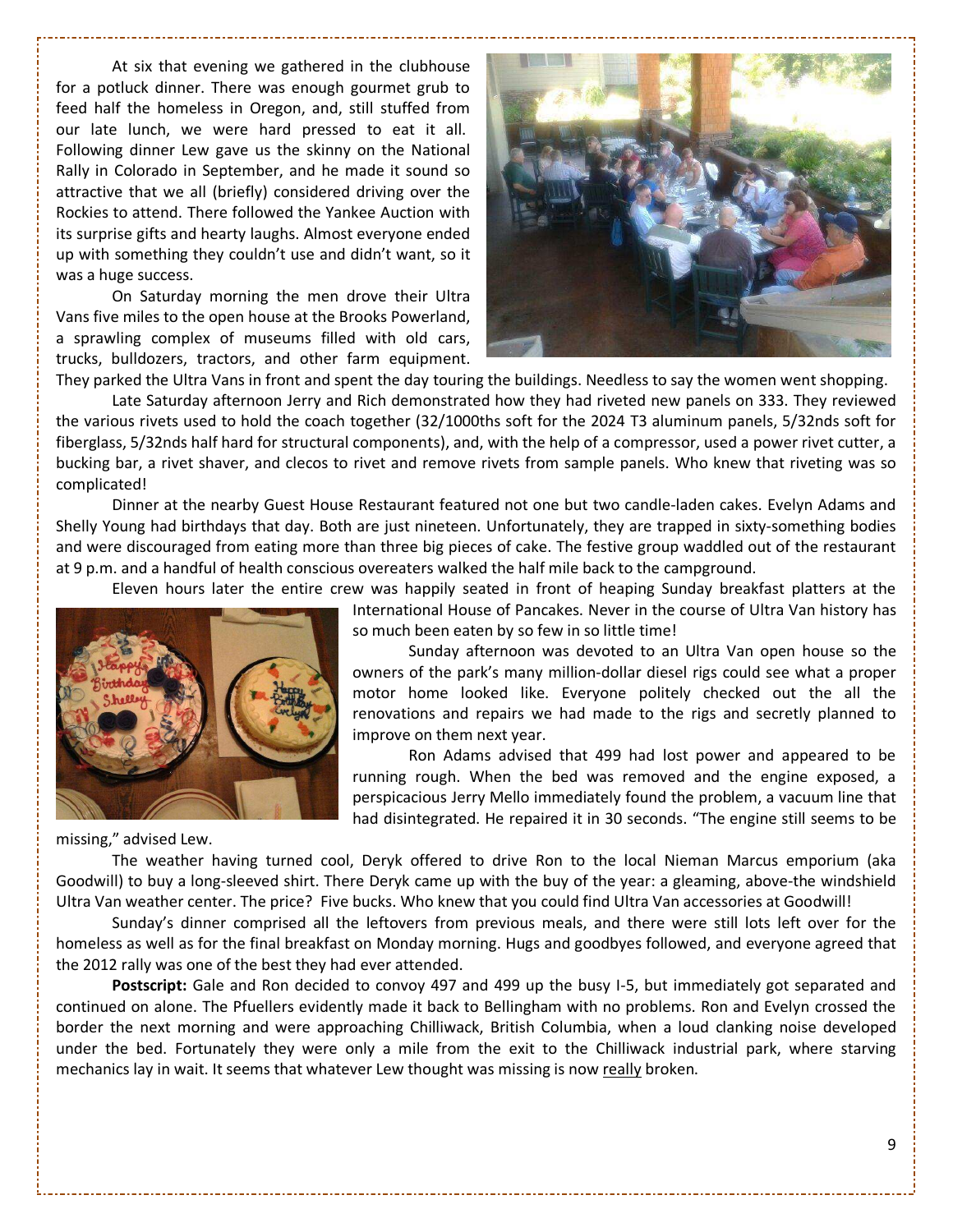# **2012 National Rally in Colorado Springs Report**

**by Owen Strawn** 

**Sep. 16, 2012** Early arrivals are Lew & Shelley Young in their fifth wheel (with a new puppy), Doc Ron & Martha Zoutendam in a cabin (with pictures of their first great-grandchild), Larry Forman & Rosie Walker in #545 (with no running lights), Norm & Brenda Standal in #480 (with power rack-and-pinion steering), Jim & Roy Davis in #388 (with three cats & a blown out tire), and Gale & Gretchen Pfueller in #497 (with new paint). I'm in my tent again of course (with a borrowed pillow).

The campground at Mountaindale is fantastic - scenic, comfortable, and super clean. Mule deer have wandered thru already, but they said the bears haven't been around this week. Wish you all were here!

**Sep. 17, 2012** Ultra Week officially kicked off this morning, with breakfasty treats graciously provided by Brenda, after which most of the fairer attendees headed out for shopping and Olive Garden. Gale & Larry also went out to locate a new fuel pump for #497 (which I believe may already be installed), and while they were out we welcomed quite a few additional attendees:



-Clyde & Kaye Stanton are in a rental 5th wheel

-Jerry & Marylou Kramer are staying in a cabin with his brother & sister-in-law from Huntington Bch CA -Christy Barden arrived in a LM Corvair sedan, he'll be staying with the Youngs

-Howard & Marsha Boso arrived in #604, towing a crew-cab "Rampside" made from a panel van

-Doug & Nancy Pratt arrived with #373 (they found a note on their coach at one of their Colorado stops from Linda Pugh - we are hoping she might come down to visit with #453)

-Terry & Linda Porter are here with their gorgeous Tiara #2011

For dinner, Rosie Walker prepared a sumptious grilled marinated Tri-Tip feast with help from Shelley Young and Larry Forman. Yum! Desert Bingo closed out the formal activities, but several folks are even now taking advantage of the huge-screen TV in the lounge to check out the football game.

Unfortunately, after the Herculean effort Carl & Fran Jones made to get their #400's upholstery and paint done just (barely) in time to head out for the rally, they encountered compression problems in Oregon and will not be able to join us. Next time for sure!

**Sep 18, 2012**, today's festivities commenced with a superb pancake, scrambled egg, and bacon breakfast, hosted by Rosie with the able assistance of Delaine Kramer, and flippers Christy and Larry.

Then about 22 of us piled into cars and headed up to the Air Force Academy where we enjoyed a short film on



the academic program and a tour of the iconic Chapel building - which actually contains seven separate chapels. And an informative visit to a B-52D on static display which Jim had actually flown 2 missions on.

The "official" Olive Garden lunch (yesterday's was unofficial, unauthorized, and unorthodox) ended the day's planned activities, leaving the rest of the day free for visiting in coaches, and later around the campfire. I'm personally looking forward to tonight's forecast low of 50 deg which should be much more comfortable than last night's 40 deg!

**Sep 19, 2012** Norm foolishly volunteered to accompany me into town this morning, but fortunately even after my unplanned detour through uncharted wilds we made it back in time for the tail end of Rosie's Breakfast Feast Part II: Mystery of the Endless Pancakes.

Thus fortified, I persuaded him to show me his power rack & pinion steering steering setup. This is so slick that frankly I will be shocked if this same arrangement isn't installed on at least three coaches at next year's rally.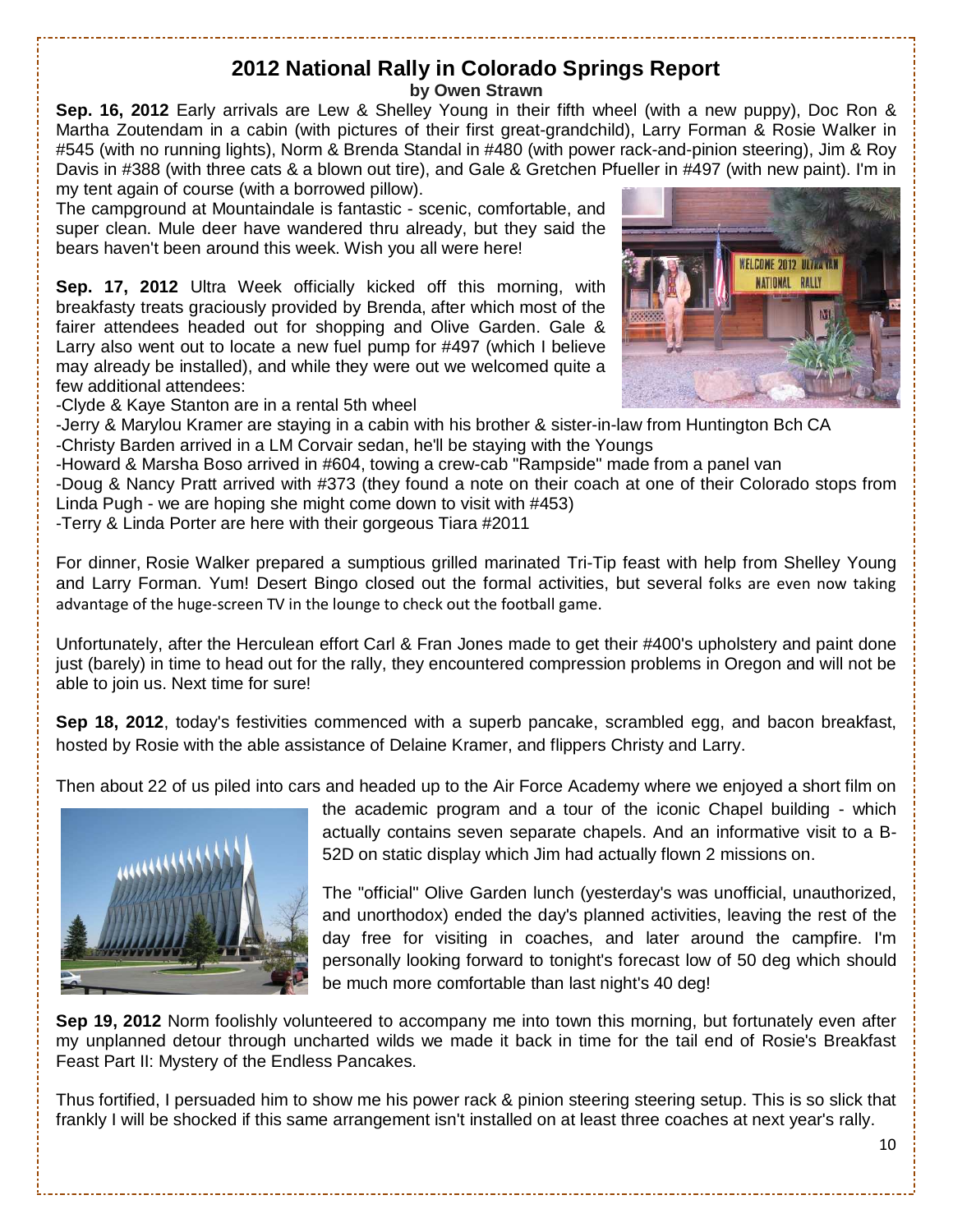

Early departure for the Pike's Peak Cog Railway trip followed before noon. Interesting narration, breathtaking scenery, and the company of UVers made for a truly enjoyable afternoon.

Pot luck dinner was capped off with the Yankee Swap, then we all regretfully said our goodbyes to Doc Ron & Martha as they have a wedding to attend in Arkansas on Saturday.

I also have to mention how gracious Linda & Terry were to spend so much

time showing me their beautiful Tiara yesterday. It's first one I've actually seen so I had endless questions which they endured with no visible signs of impatience!

**Sep 20, 2012** Beyond anyone's expectations, Rosie once again provided us all with delicious hot breakfast to start the day. That full size refrigerator in #545 must have been STUFFED with food on the trip out!

The tech session followed, and Jim gave us an overview of the various lubrication requirements of the



coaches, from nose to tail. Our busy morning culminated in the much-anticipated Coach Hopping tours.

After bidding our fond farewells to Christy, most of us departed for the Garden of the Gods tour. While Jim & Roy went into Canon City for Italian food and replacement tires, the rest of us enjoyed a short film and an independent driving tour of the spectacular rock formations and abundant wildlife. Also the gift shop and ice cream cones weren't half bad!

We were joined in the evening by Terry & Linda's son and by Rosie's friends; and by an eight point buck and his harem that ambled through the campground on their way from here to there.

**Sep 21, 2012** Friday morning is all about business at Ultra Week, encompassing the Board of Directors meeting, Eastern Regional meeting, Western Regional meeting, and General Membership meeting.

Locations were announced for 2013 Eastern Spring rally at Ocala Florida (Davis/Standal), 2013 Western Spring rally at Bodega Bay California (Walker/Forman), and 2013 Ultra Week at Mountain View Arkansas (Standal/Davis). See upcoming newsletter for exciting details and exact dates. Also, start advance planning now for the 2014 Western Spring rally in the Vancouver area (Adams) - potentially culminating with an Alaska Cruise!

Fellowship and further coach examination filled out the afternoon, the Pfuellers went to see the Olympic Training Center, and Larry's friend came to visit. A raffle was held for one of Brenda's fabulous quilts, door prizes generously donated by Clarks Corvair, and Ultra Van vests donated by the granddaughter of Arnold & Edna Steenberg (#507).

The closing Banquet held at Edelweiss German Restaurant featured excellent entertainment, fantastic food, and installation of the 2013 club officers. With great regret, we had to start saying our farewells as some will be leaving very early in the morning.



Lew, Shelley, Rosie, and Larry have put on a really top notch rally, for which those of us fortunate enough to attend are truly grateful!! Safe travels in 2012 and beyond,